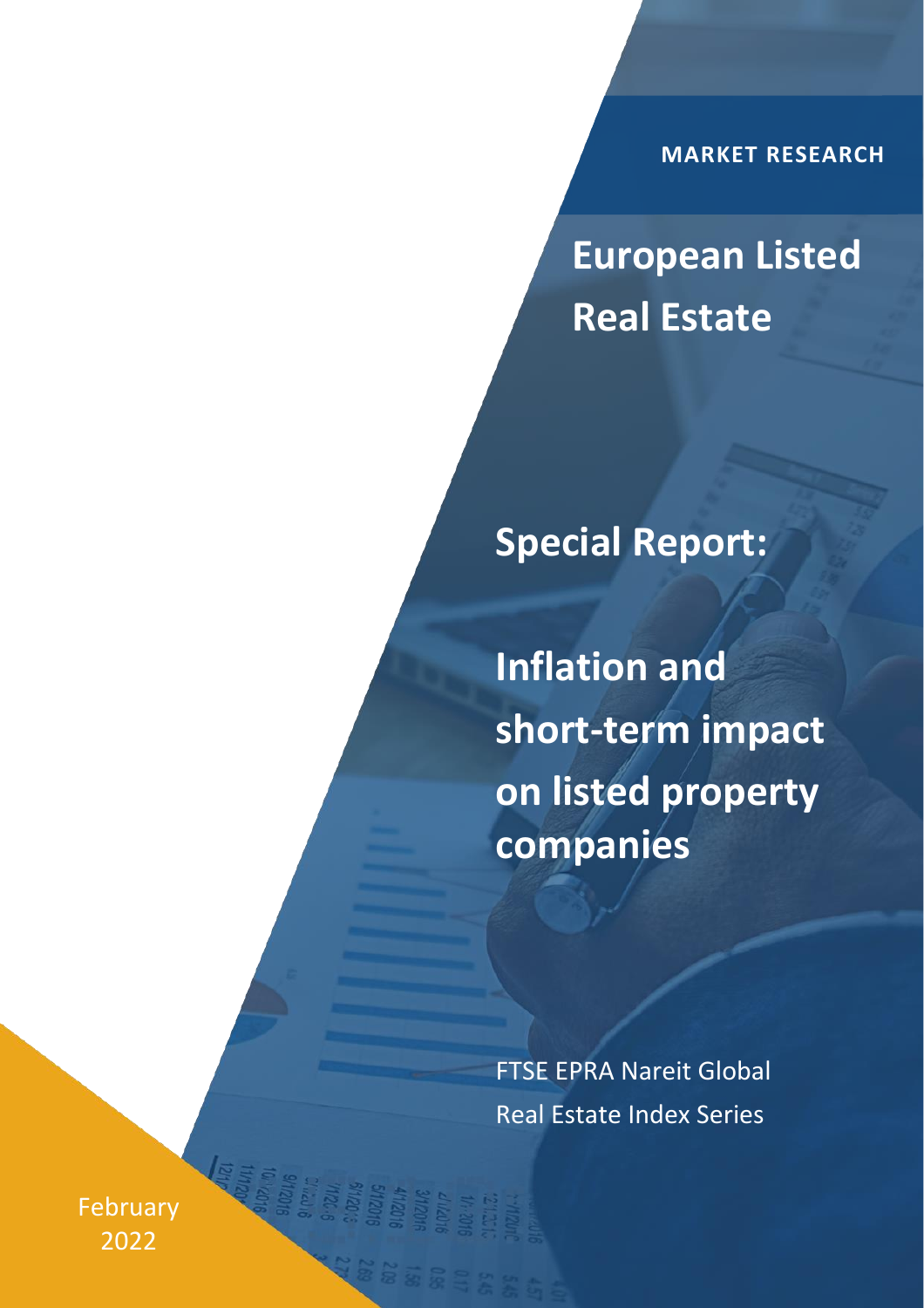

# **Key takeaways**

- Global inflation has increased significantly during the last couple of years, mainly due to supply disruptions coupled with recovering demand, as well as rising commodity and housing prices. The main central banks in Europe expect inflation to peak at some point this year and gradually return to prepandemic levels by late 2022/early 2023, once supply limitations and base effects have eased.
- The current inflationary pressure is likely to be temporary and its short-term impact should represent a positive driver for the listed real estate industry in Europe.
- Inflation plays a key role in influencing lease contracts, maintenance costs, development expenses and property valuations among others. Therefore, property companies see changes in both revenues and expenses when inflation rises. In the case of European listed real estate companies, there is evidence of a strong and positive correlation between corporate profits and inflation as well as shareholders' returns and inflation.
- Rental practices in Europe facilitate the integration of inflation dynamics into the companies' revenues and support rental growth. Property yields are currently stable and display a spread against government bond yields above the historical average, therefore providing stability for future property valuations.

| <b>AUTHORS &amp; TEAM</b>                                                    | <b>CONTACTS</b>         | <b>DISCLAIMER</b>                                                                                                       |
|------------------------------------------------------------------------------|-------------------------|-------------------------------------------------------------------------------------------------------------------------|
| <b>Dilek Pekdemir, PhD</b><br><b>Research Manager</b>                        | d.pekdemir@epra.com     | Any interpretation and implementation<br>resulting from the data and finding<br>within remain the responsibility of the |
| <b>David Moreno, CFA</b><br><b>Indices Manager</b>                           | d.moreno@epra.com       | company concerned. This report cannot<br>be republished without the express<br>permission from EPRA.                    |
| <b>Lourdes Calderon Ruiz</b><br><b>Indices &amp; Research Senior Analyst</b> | l.calderonruiz@epra.com |                                                                                                                         |
| <b>Iskren Marinov</b><br><b>Indices &amp; Research Analyst</b>               | i.marinov@epra.com      |                                                                                                                         |
| <b>Tose Daliman</b><br>Indices & Research Intern                             | student@epra.com        |                                                                                                                         |
|                                                                              |                         |                                                                                                                         |

**T** +32 (0) 2739 1010 **F** +32 (0) 2739 1020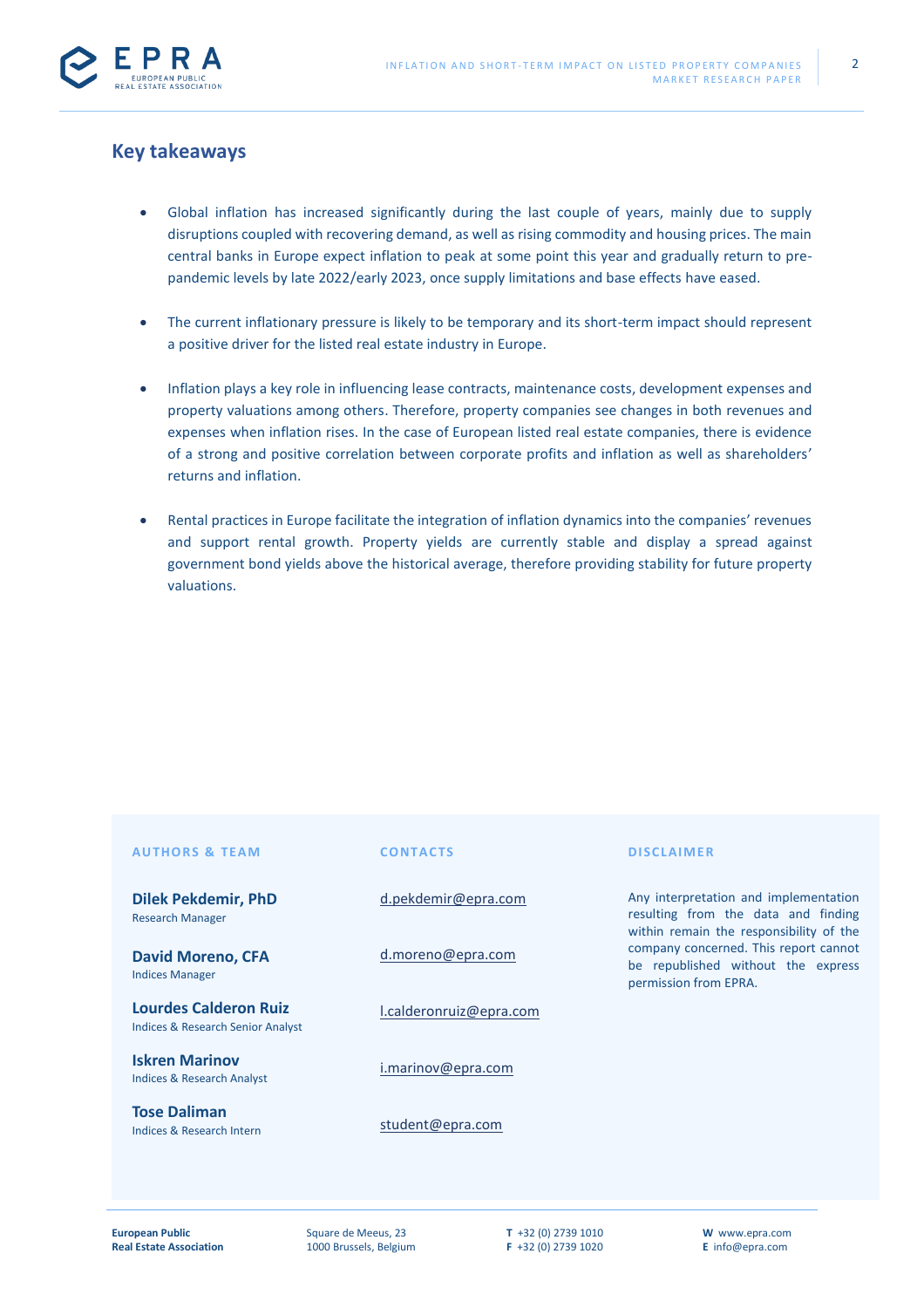



# **I. Introduction**

Inflation is a strong market driver that influences the performance of several asset classes around the world, and listed real estate (LRE) is not an exception. Inflation plays a key role in impacting lease contracts, maintenance costs, development expenses and property valuations among others. Property companies face changes on both operational revenues and expenses when inflation rises, therefore it is necessary to have a closer look at the way these variables interact, in order to understand the final effect on LRE companies.

Since the beginning of 2021, inflation measured by the Consumer Price Index (CPI) has increased globally, both in advanced and emerging countries, driven by supply disruptions coupled with recovering demand, as well as rising commodity and housing prices (IMF, 2021). In the Eurozone, inflation reached a record level (5.1%) in January 2022, after years of low inflation (Fig.1.a). This can be explained by three main reasons: a quick reopening of the economy as pandemic restrictions were lifted, higher energy prices and the so-called 'base effect' (ECB, 2021).

Although headline inflation in the Eurozone peaked in January 2022, it is expected to decrease rapidly in the second half of the year. There is a consensus we are witnessing a transitory surge in prices as the global economy 'normalises' and higher prices linked to supply shortages will reverse over time. There remain some risks related to a slowdown in economic growth, potential increases in interest rates, geopolitical tensions in Europe and higher energy prices. Moreover, due to the large uncertainty around the pandemic, the recovery might be patchy; it may take longer to repair the disruptions to supply chains, while energy prices may also continue to rise due to the green transition. However, inflation expectations are projected to remain within the target rate over the medium to long-term (ECB, 2021; IMF, 2021). The ECB maintains that it is too early to act, and it needs to wait for a clearer vision before considering a policy tightening. It is highlighted that higher interest rates will not solve the underlying reasons currently pushing up prices, but monetary policy can ensure that prices do not permanently rise. Based on the ECB forecast, headline inflation is anticipated to exhibit a short-lived increase in the Euro area, and it is expected to return to the ECB's target of 2% in the medium-term (Fig.1.b).



Note: Euro area (EA) coverage: EA11-1999, EA12-2001, EA13-2007, EA15-2008, EA16-2009, EA17-2011, EA18-2014, EA19-2015

Uncertainties remain around issues such as inflation persisting at a higher rate for a more prolonged period of time, and the duration of higher inflationary pressures. The key question is how investors can position themselves in an inflationary environment. Inflation also has an impact on real estate from the point of view of mortgages, rents, asset prices, transaction costs and more. In the next section, we will have a closer look at the role of inflation on real estate dynamics, mainly in terms of property rental, capital value growth, companies' profits and shareholders' returns, with a specific focus on listed property companies.

3

**European Public Real Estate Association** Square de Meeus, 23 1000 Brussels, Belgium **T** +32 (0) 2739 1010 **F** +32 (0) 2739 1020 **W** www.epra.com **E** info@epra.com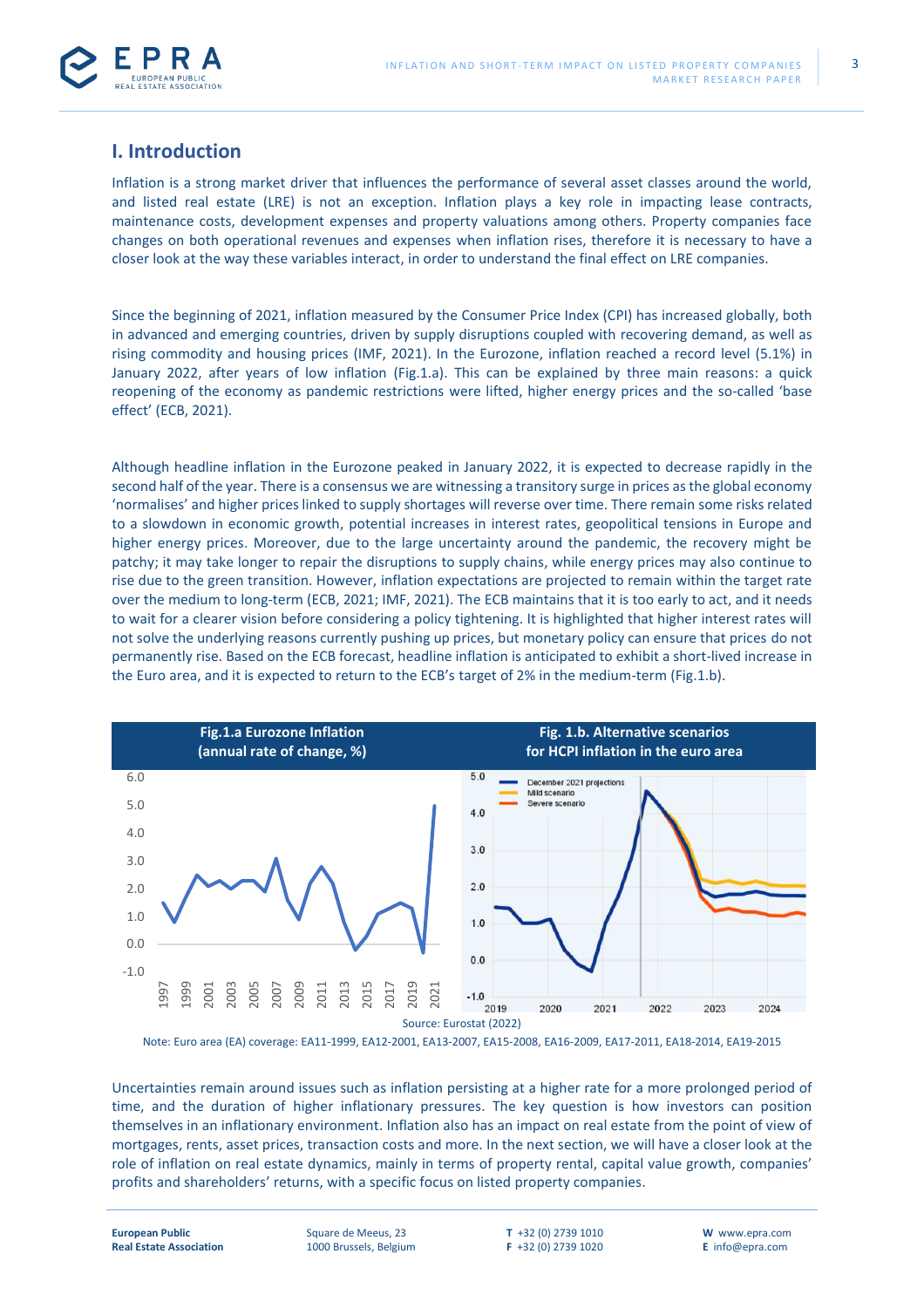| Projections for the euro area (annual percentage change) |      |      |      |      |  |  |
|----------------------------------------------------------|------|------|------|------|--|--|
|                                                          | 2021 | 2022 | 2023 | 2024 |  |  |
| <b>Real GDP</b>                                          | 5.1  | 4.2  | 2.9  | 1.6  |  |  |
| <b>HICP</b> inflation                                    | 2.6  | 3.2  | 1.8  | 1.8  |  |  |
| 10-year government bond yields                           | 0.1  | 0.3  | 0.4  | 0.6  |  |  |

Source: ECB (December 2021)

# **II. Inflation and real estate markets**

Real estate markets are widely regarded as providing a hedge against inflation, since an inflationary environment leads to higher rents and higher asset prices. Most of the long-term leases have CPI-linked rent escalations, which offer income protection and higher revenues, and are also correlated to higher property values. This assumption is linked to strong economic growth conditions (*demand-pull inflation*), but it is hard to foresee the impact of the current 'transitory' inflation environment (*cost-push inflation*). Its impact also depends on the sector, geography, and lease agreements, and it is evident that certain properties are better positioned against rising prices than others (Savills, 2021; Schroders, 2021). There are other relevant factors, such as supply and demand balance in the markets, cost of debt, yields and construction costs.

## A. MARKET RENTAL PRACTICES

One of the major implications of inflation on property markets is to guarantee rental income, since many leases are tied to inflation. As a general market practice in Europe, rental escalation is based on CPI-linked indexation, so it reflects an automatic CPI adjustment. Lease agreements have an annual CPI-linked indexation or 5-year rental review – mostly for the UK, where leases are subject to market review to evaluate between inflationadjusted rents and actual market rent growth. Therefore, lease structures (indexation, review period, lease period) might have implications for both landlords and tenants.

Leases with a fixed-rental escalation offer landlords and investors a secure earning income, however a sharp increase in inflation or a sustained period of unexpected inflation might pose a risk of potential income loss. Meanwhile, leases with rental reviews offer repricing opportunities, depending on the review period and the gap between actual rental growth and inflation movement within this period.

Lease agreements tend to be long-term, particularly for commercial properties such as retail and office, and long-term fixed rental payment leases give certainty for the landlord to secure their cash flow. On the other hand, shorter-term leases – mostly common for residential properties – are based on current price levels, reflecting actual inflation, but this benefit can be offset by potential occupancy losses, especially under oversupply market conditions.

It is reported that prime European logistic assets' rents grew on average by 5.2% over the past twelve months, their fastest year-on-year rate in over two decades and are expected to further increase in the short-term. Although COVID-19 alongside the debated impact of working from home put pressure on the office market, it did recover in 2021, and the prime office market in particular saw a relatively higher rental growth. As one of the hardest hit sectors, retail experienced higher rental losses due to the pandemic restrictions and there is a shift towards turnover-based rental agreements. Although the sector saw rental decrease, a stabilisation is expected in the short-term (Fig.2).

4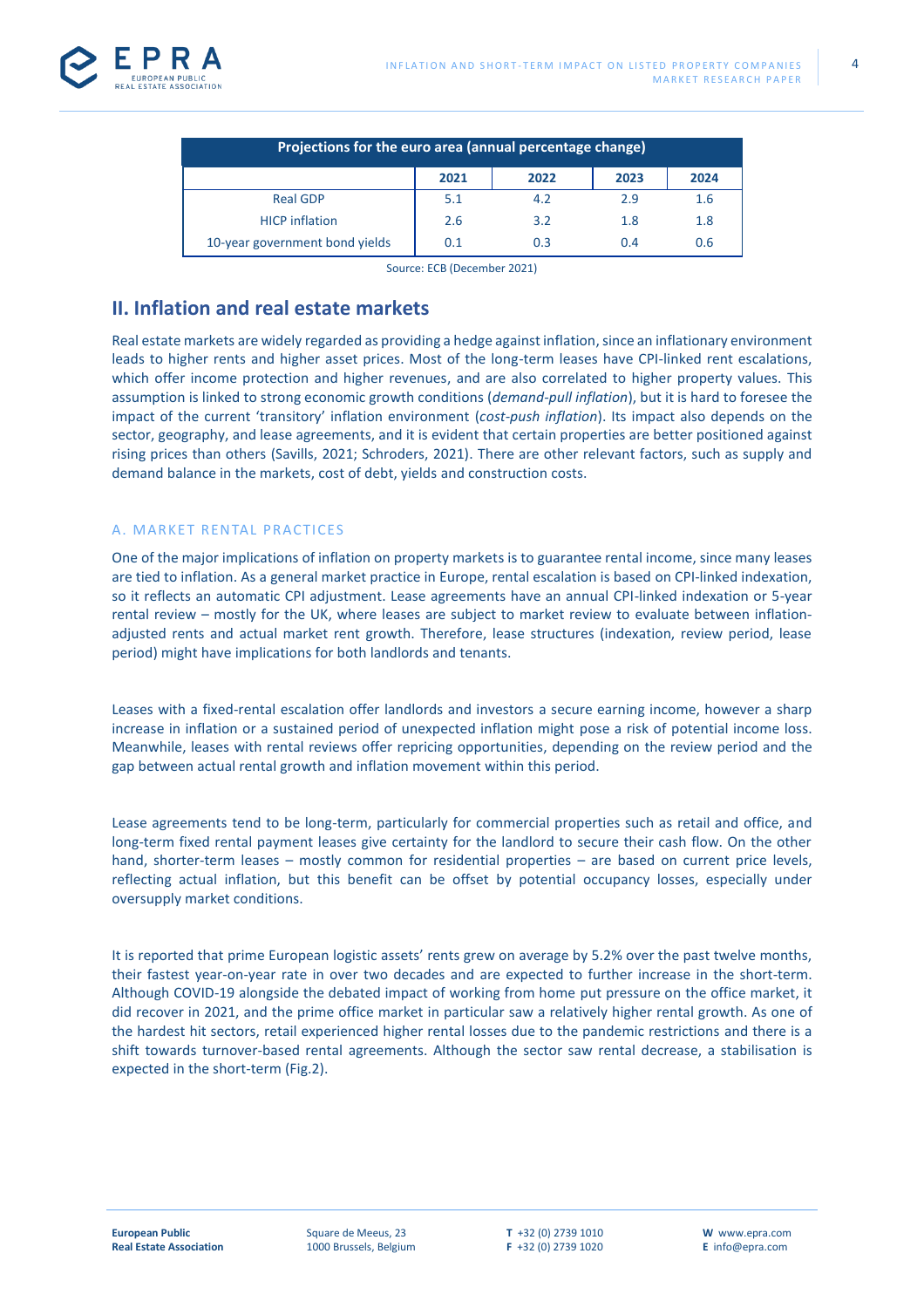





According to a recent report by Savills, Europe provides the best inflation hedge when compared to North America and Asia, due to the widespread use of indexation. Focusing on sector differences, the industrial sector stands out given the underlying favourable supply and demand dynamics, but also some prime office (Amsterdam, Paris, Madrid) and retail (Amsterdam, Madrid, Milan, London) locations look attractive in terms of better inflation protection. Apart from the prime commercial sectors, the residential sector can also provide a good protection against inflation risk since CPI-indexation, short lease lengths (often 1-2 years) and multiple tenants provide rental adjustments opportunities. Leased hotels can also typically provide a strong inflation hedge through very long lease terms (up to 25 years) which are traditionally index-linked to inflation (Savills, 2021).

## B. PROPERTY VALUES AND VALUATION

Property values are of course associated with rents and yields which reflect investors' expectations for potential future rental income, therefore risk and inflation expectations are included. Under current conditions, demand across different asset classes varies: high for logistics, self-storage and residential, mild for office and lower for retail, with yields expected to be compressed for the high demand asset classes. Property yields look stable, with a slight yield compression in certain sectors like logistics and an increase in the retail sector (Cushman & Wakefield, 2021).

| Market Indicators (European average, %) |               |                           |                  |  |  |
|-----------------------------------------|---------------|---------------------------|------------------|--|--|
|                                         | <b>Office</b> | <b>High Street Retail</b> | <b>Logistics</b> |  |  |
| Rental Growth (y-o-y)                   | 0.3           | $-6.1$                    | 5.2              |  |  |
| <b>Outlook</b>                          |               |                           |                  |  |  |
| Yields                                  | 4.16          | 4.35                      | 4.56             |  |  |
| <b>Outlook</b>                          |               |                           |                  |  |  |

Source: Cushman & Wakefield (2021): DNA of Real Estate 2021Q3

Another relevant factor is supply shortage, mainly due to a slowdown in construction activities during the pandemic and a later hike in construction costs limiting new supply delivery. The shortage is expected to put a premium on existing, high-quality properties, which might cause value increase in certain properties in prime locations. Property values are also correlated to risk-free interest rates (10-year government bond yields) since risk-free rates are usually a very important variable in the property valuation process. If government bond yields rise, temporary price volatility in the short-term can be expected. However, it might be just temporary and there is still room for bond yields to rise further before real estate yields follow suit (BNP Paribas Exane, 2022; Schroders, 2021). The gap between bond yields and prime office yields in Europe's major cities are still above the long-term average which suggests real estate remains an attractive asset class (Fig.3).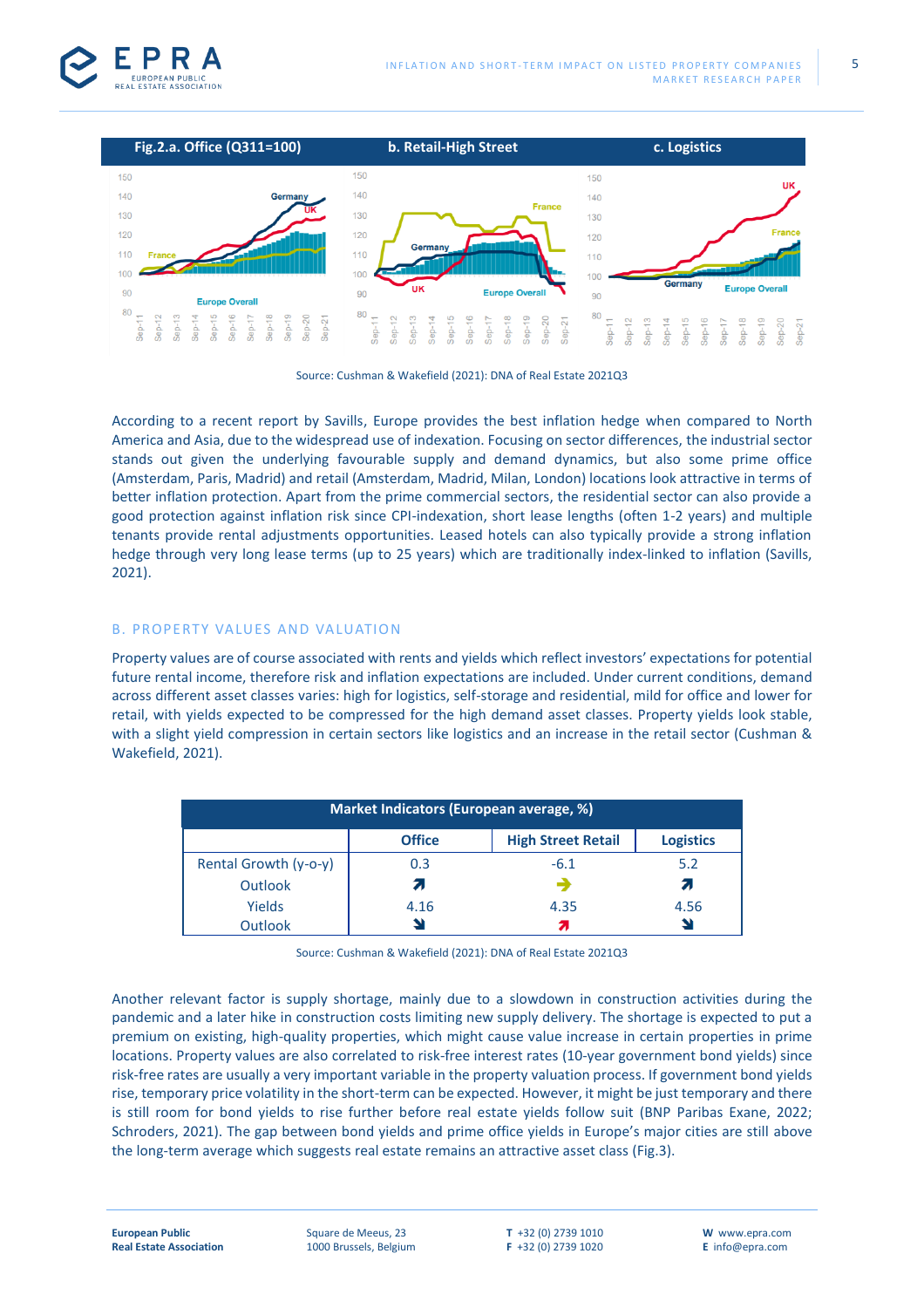



# **III. Short-term inflation and listed real estate dynamics**

This section will concentrate on the impact that inflation traditionally has on listed property companies in the short-term (1-5 years). We will mainly focus on the four major European currencies (EUR, GBP, SEK and CHF) and their own inflation and capital markets. Despite having similar dynamics in the last 30 years (20 years for the EUR), inflation in these four economies shows different characteristics and impacts the LRE industry in varying ways. The UK displays the most volatile inflation (Std.Dev of 1.25%) and Switzerland the most stable one (Std.Dev of 0.79%). Using the European indexes in the FTSE EPRA Nareit series as the main benchmark for the LRE industry on the continent, we will now look at the property companies' performance in terms of corporate profits, dividends and shareholders' total return.



Source: Bloomberg & EPRA

## A. CORPORATE PROFITS

At first glance, inflation seems to have a significant impact on the historical earnings for property companies in Europe. In countries like Sweden and Switzerland, the correlation between return on equity (ROE) and return on assets (ROA) against the annual inflation showed an average of 0.47 between 2006 and 2021 and remained quite stable across the years, thus supporting the ideas presented above. In the Eurozone, the same correlation was 0.15, which is still quite significant given the large number of economies in the region with different sizes and fundamentals. However, this correlation showed a much higher average between 2006 and 2012 (0.56) than between 2013 and 2021 (0.14), mainly as a result of a prolonged period of low inflation and strong corporate profits in countries like Germany, France and Belgium. This was particularly marked for companies in the residential, industrial and office sectors. Finally, in the case of the UK, this correlation was also positive and significant during the period 2006-2012 (0.2) but decreased and even turned negative in the period 2013-2021 (-0.12) given a moderate reduction in the companies' earnings in parallel with an increase in the inflation, mainly due to a combination of several factors like Brexit, GBP's volatility, the rise of e-commerce and the COVID-19 pandemic.

**European Public Real Estate Association** Square de Meeus, 23 1000 Brussels, Belgium **T** +32 (0) 2739 1010 **F** +32 (0) 2739 1020

**W** www.epra.com **E** info@epra.com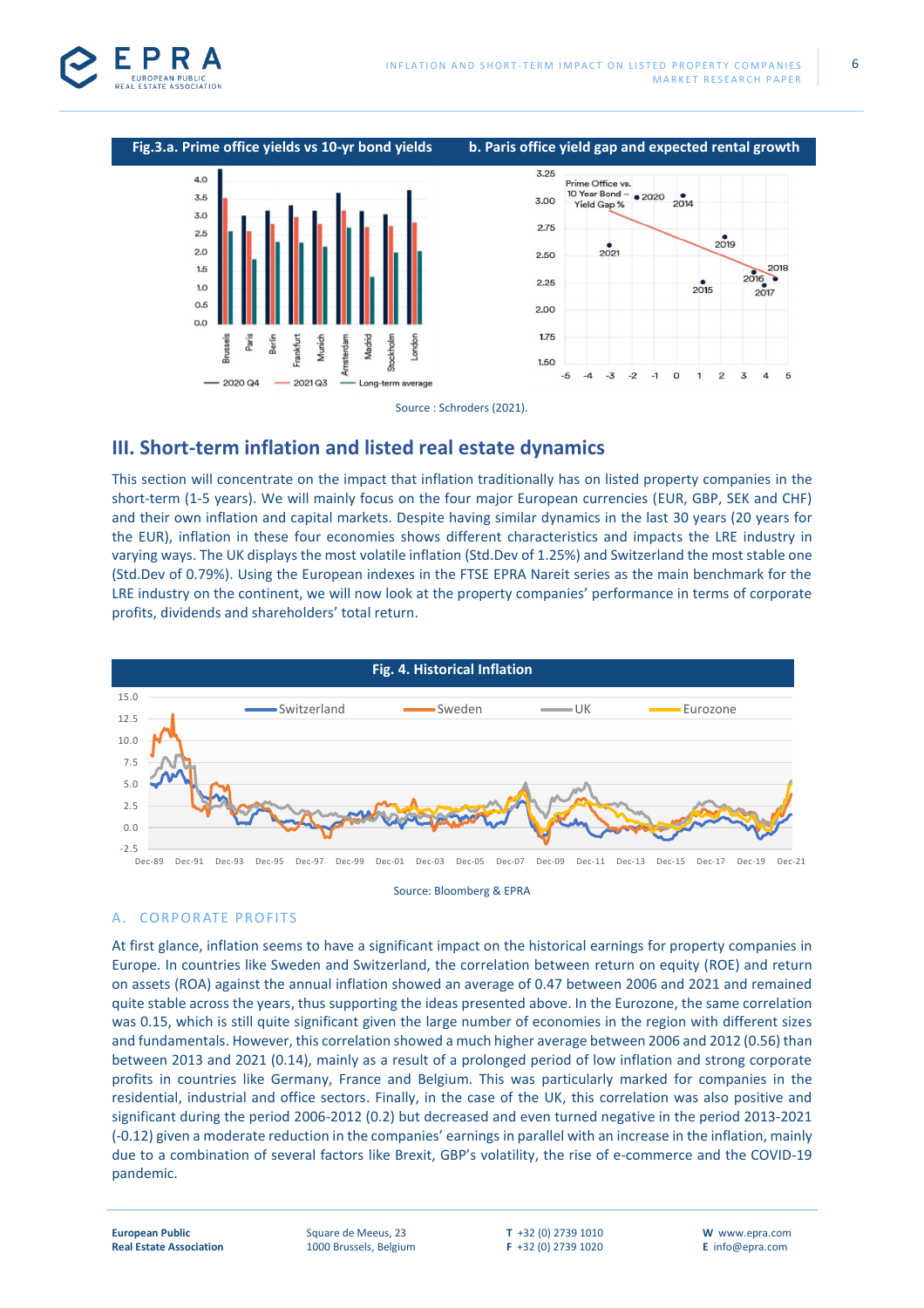

#### **Fig. 5. Inflation vs Corporate Profits United Kingdom Eurozone 25.0% FTSE EPRA Nareit Eurozone - ROA FTSE EPRA Nareit Eurozone - ROE 5.5% 40.0% FTSE EPRA Nareit UK - ROA FTSE EPRA Nareit UK - ROE 6.0% Eurozone CPI (Right Axis) 30.0% UK CPI (Right Axis) 5.0% 20.0% 4.5% 20.0% 4.0% 3.5% 10.0% 15.0% 3.0%** п **0.0% 2.5% 10.0% 2.0% -10.0% 1.0% 5.0% 1.5% -20.0% 0.0% -30.0% 0.0% 0.5% -1.0% -40.0% -5.0% -0.5% -50.0% -2.0% -10.0% -60.0% -3.0% -1.5% 2006 2007 2008 2009 2010 2011 2012 2013 2014 2015 2016 2017 2018 2019 2020 2021 2006 2007 2008 2009 2010 2011 2012 2013 2014 2015 2016 2017 2018 2019 2020 2021 Sweden Switzerland 25.0% 4.5% FTSE EPRA Nareit Sweden - ROA FTSE EPRA Nareit Sweden - ROE 15.0% 2.5% FTSE EPRA Nareit Switzerland - ROA FTSE EPRA Nareit Switzerland - ROE Sweden CPI (Right Axis) 13.0% Switzerland CPI (Right Axis) 2.0% 20.0% 3.5% 11.0% 1.5% 15.0% 9.0% 2.5% 7.0% 1.0% 10.0% 5.0% 1.5% 0.5% 5.0% 3.0% 0.0% 0.5% 1.0% 0.0% -0.5% -1.0% -5.0% -0.5% -3.0% -1.0% -10.0% -5.0% -1.5% -1.5% 2006 2007 2008 2009 2010 2011 2012 2013 2014 2015 2016 2017 2018 2019 2020 2021 2006 2007 2008 2009 2010 2011 2012 2013 2014 2015 2016 2017 2018 2019 2020 2021**

Source: EPRA & Bloomberg. All the figures are denominated in local currency.

#### B. DIVIDENDS

From a shareholder's perspective, dividends from listed real estate companies can be seen as a highly efficient mechanism for inflation hedging. In the Eurozone, during the last 17 years, the returns from dividends were always above annual inflation, except for 2007 and 2021 which were clearly influenced by strong global crises (GFC and COVID-19). A similar story was observed in Sweden with only one year of inflation above the dividend return (2021), Switzerland with two years (2005 and 2007) and the UK with four years (2007, 2008, 2011 and 2021). On average, returns from dividends in the European listed real estate industry are 2.47% higher than the annual inflation. Given this significant difference between dividends and inflation, investors with a long-term horizon have received an average real return from dividends of 63.76% (3.13% annualised) between 2005 and 2021, which is higher than the simple annual average (2.47%) given the compounding effect, again supporting the idea of real estate viewed as a good investment for hedging inflation.



Square de Meeus, 23 1000 Brussels, Belgium **T** +32 (0) 2739 1010 **F** +32 (0) 2739 1020

**W** www.epra.com **E** info@epra.com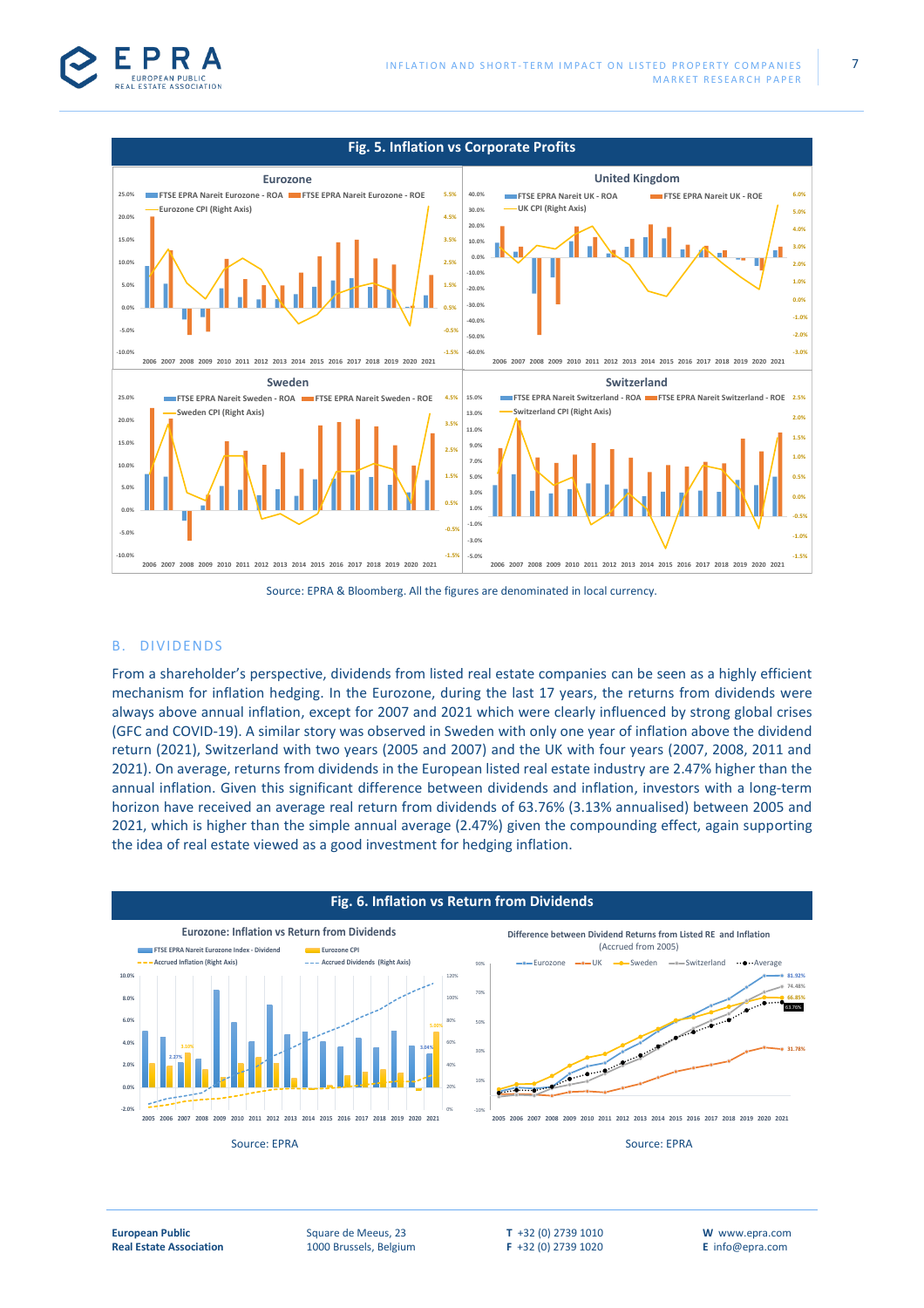

### C. TOTAL RETURNS UNDER INFLATION CYCLES

Looking at the total returns from real estate shares under different inflation cycles, we can observe a strong performance compared to other assets classes during the last 20 years in the Eurozone and 32 years in the UK. In the first case, listed real estate always outperformed general equity and bonds under low, normal and moderate inflation cycles. Similar evidence for the UK shows a higher or similar return than general equities under the same scenarios. However, under high inflation cycles (above 3.06% for the Eurozone and 5.04% for the UK<sup>1</sup>) listed real estate underperformed general equity and bonds in both regions, the result of a combination of a strong demand pressure on inflation and low returns in real estate in anticipation of an economic contraction, such as the case of 1990-1991 in the UK and 2007 both in the Eurozone and the UK.



Source: EPRA

Using a time variant econometric model<sup>2</sup> for analysing the impact of inflation on listed real estate total returns and including general equity returns as a control variable, EPRA estimates that a 100 bps increase in the annual inflation has a positive effect of 33 bps in the annual total return from listed real estate in Switzerland, 29 bps in the UK and 108 in Sweden, reflecting a substantial efficiency of listed property companies to react to changes in inflation. In the case of the Eurozone, given the limited history of the currency with very few moderate high inflation cycles, the significant number of countries and drivers involved, as well as the diversity of property sectors, our model seems to be less precise and provides some coefficients that might be biased, therefore it is worth to look into country-specific models to have a more accurate estimation.



Source: EPRA. Listed Real Estate is represented by the FTSE EPRA Nareit Indexes.

<sup>&</sup>lt;sup>1</sup> Moderate and High cycles are defined by the 70<sup>th</sup> and 90<sup>th</sup> percentiles respectively, 2.2% and 3.05% for the Eurozone, 2.91% and 5.04% for the UK.